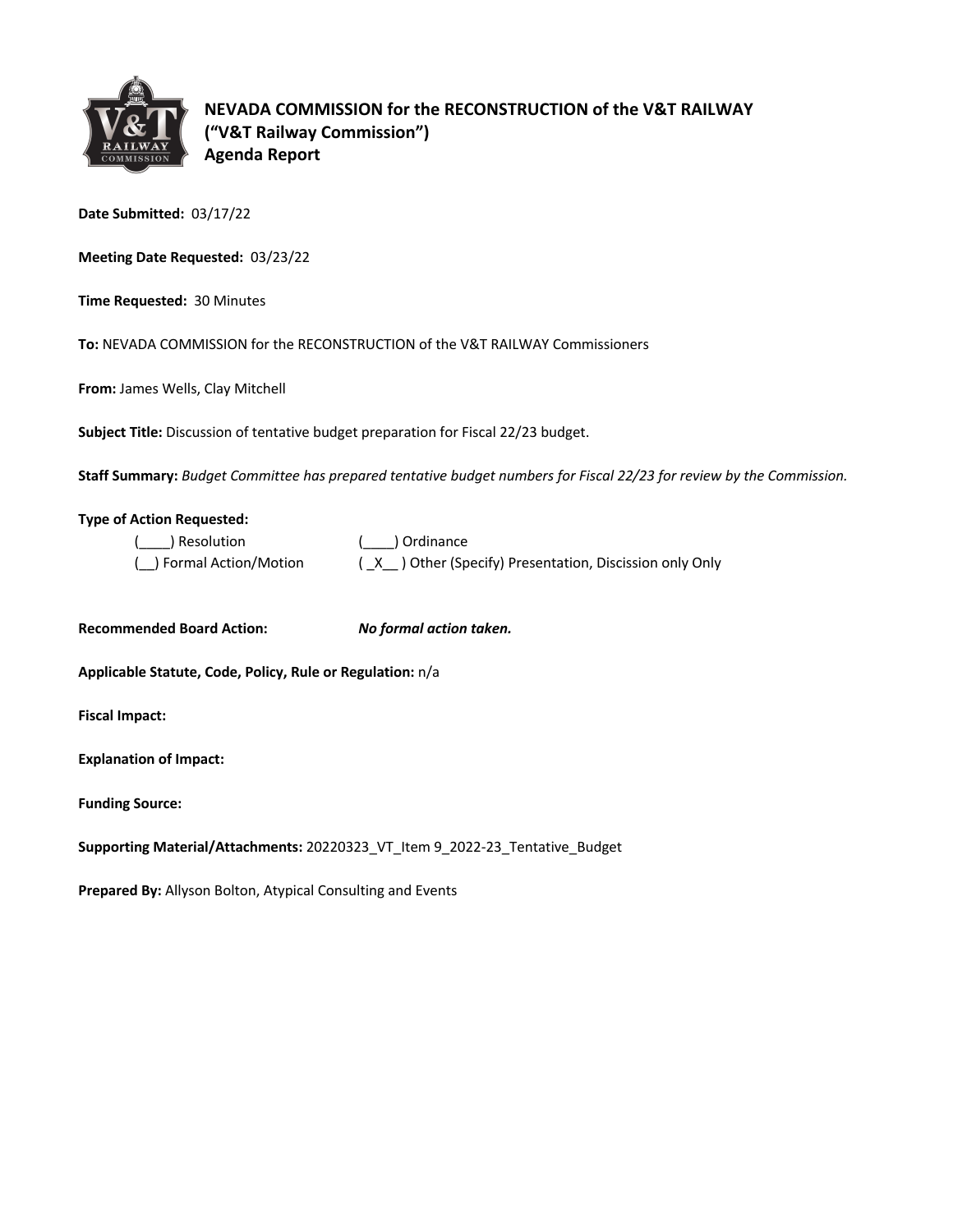| <b>All Revenues and Expenditures</b> |   |           |  |  |  |
|--------------------------------------|---|-----------|--|--|--|
| 2022-2023 Revenues                   |   | 1,408,000 |  |  |  |
| 2022-2023 Expenditures               | Ś | 1,375,600 |  |  |  |
| Profit/(Loss)                        |   | 32,400    |  |  |  |
|                                      |   |           |  |  |  |

| <b>Polar Only Revenues and Expenditures</b> |    |         |  |  |  |
|---------------------------------------------|----|---------|--|--|--|
| 2022-2023 Revenues                          |    | 687,800 |  |  |  |
| 2022-2023 Expenditures                      | \$ | 603,700 |  |  |  |
| Profit/(Loss)                               |    | 84,100  |  |  |  |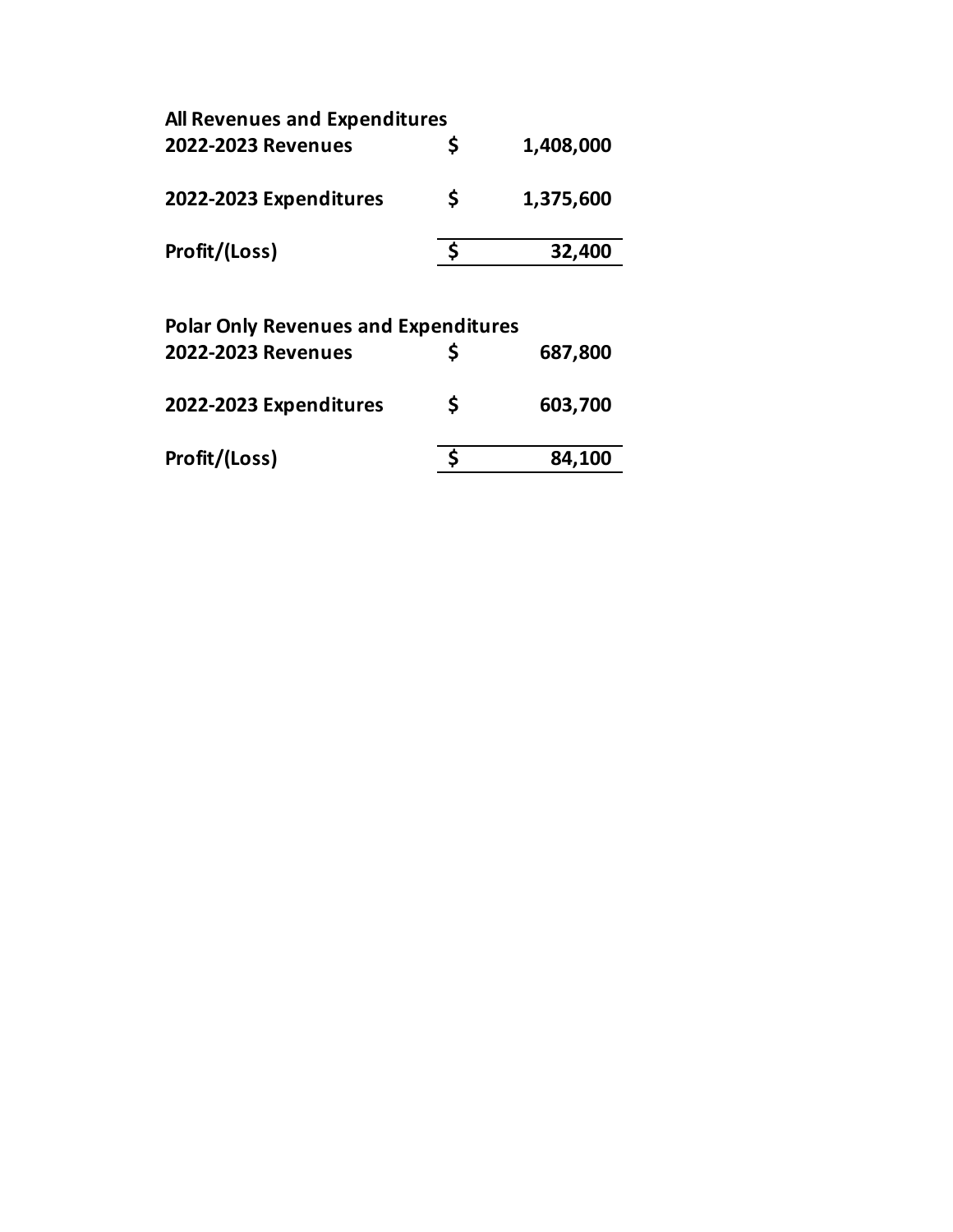| <b>REVENUE</b>               |                      |                                              |                    |                  | $\boldsymbol{\zeta}$ | 1,408,000.00 |
|------------------------------|----------------------|----------------------------------------------|--------------------|------------------|----------------------|--------------|
|                              |                      |                                              |                    |                  |                      |              |
| 33220-000 Licenses Plate     |                      |                                              |                    | \$<br>21,600.00  |                      |              |
| 33400-000 State Grants       |                      |                                              |                    | \$               |                      |              |
| 33512-000 Interlocal Support |                      |                                              |                    |                  |                      |              |
|                              | Carson City CVB      |                                              | \$0                |                  |                      |              |
|                              | <b>Storey County</b> |                                              | \$250,000          | \$<br>250,000.00 |                      |              |
| 35540-000 Sale of Property   |                      |                                              |                    |                  |                      |              |
|                              |                      | Drako Property                               |                    | \$<br>129,100.00 |                      |              |
|                              |                      | 34700 Ticket Sales (Includes Historical Fee) |                    | \$<br>852,600.00 |                      |              |
|                              | $\mathbf 0$          | Regular Season                               | 55% \$238,500.00   |                  |                      |              |
|                              |                      | xx steam / xx diesel / x special trains      |                    |                  |                      |              |
|                              | 232                  | Polar Express                                | 100% \$ 614,100.00 |                  |                      |              |
|                              |                      | xx runs over xx nights                       |                    |                  |                      |              |
|                              | 235                  | Railbikes Split                              |                    | \$<br>65,000.00  |                      |              |
| 34720-235 Parking - PEX      |                      |                                              |                    | \$<br>24,500.00  |                      |              |
| 36100-000 Interest Earnings  |                      |                                              |                    | \$               |                      |              |
| 36203-000 Engine #18 Lease   |                      |                                              |                    | \$<br>16,000.00  |                      |              |
|                              |                      | 36203-000 Virginia Truckee RR Lease          |                    | \$               |                      |              |
|                              |                      |                                              |                    |                  |                      |              |
|                              |                      | 36304 Polar Express Photography              |                    | \$<br>6,700.00   |                      |              |
|                              |                      | 36400-000 Contributions/Donations/Membership |                    | \$               |                      |              |
| 36500-000 Misc-Other         |                      |                                              |                    | \$               |                      |              |
| 36700-000 Merchandise Sales  |                      |                                              |                    | \$<br>42,500.00  |                      |              |
|                              |                      | Regular Season                               | \$                 |                  |                      |              |
|                              |                      | 232 Polar Express                            | \$<br>42,500.00    |                  |                      |              |

**POLAR EXPRESS TOTALS \$ 687,800.00**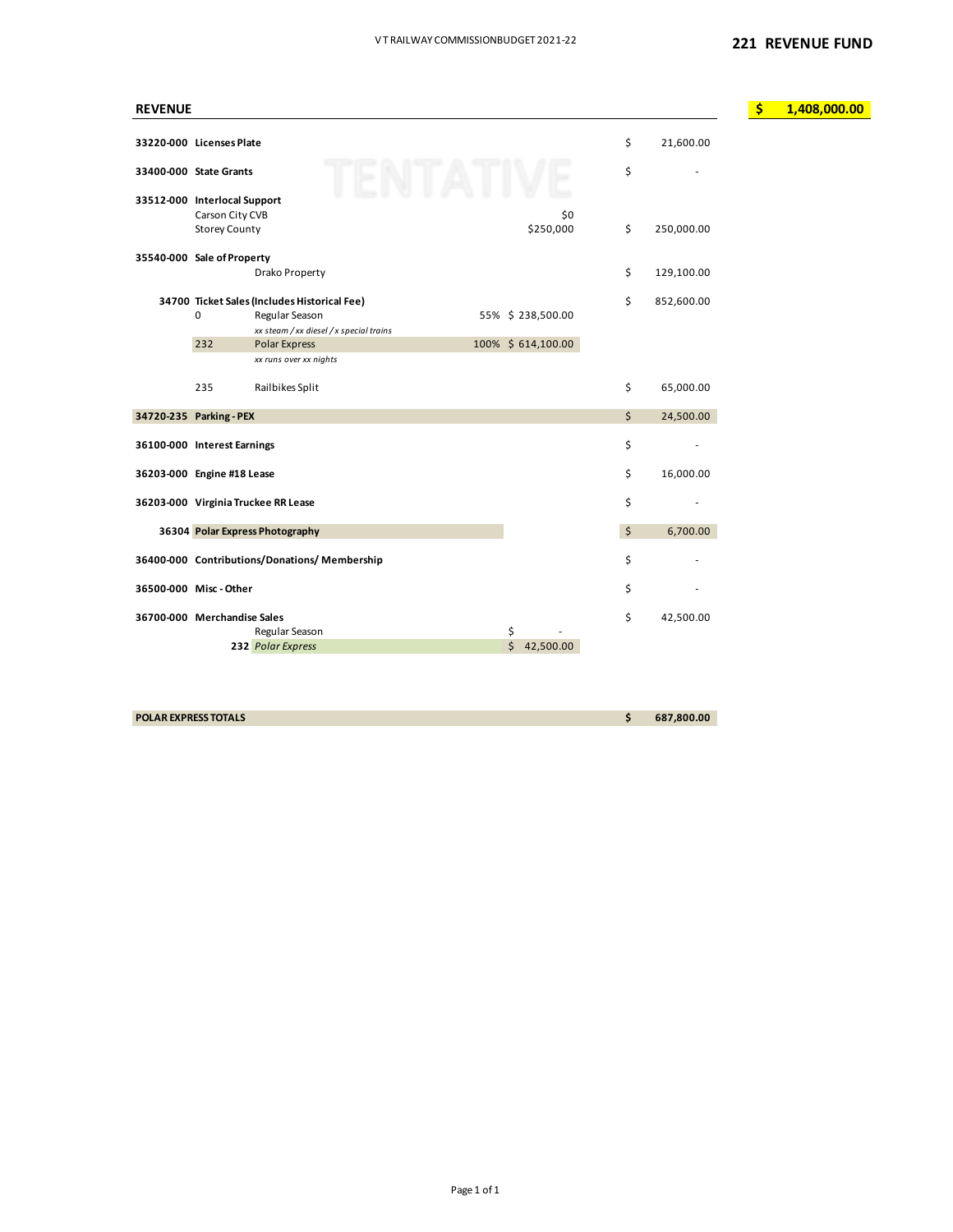| <b>EXPENSE TOTALS</b>  |                                                  |                                                                 |          |                          | \$1,375,600.00 |
|------------------------|--------------------------------------------------|-----------------------------------------------------------------|----------|--------------------------|----------------|
| 51021-000<br>51021-232 | <b>Casual Labor</b><br><b>Casual Labor - PEX</b> |                                                                 | \$<br>\$ | 3,600.00<br>57,800.00    |                |
| 53010-000              | Postage                                          |                                                                 |          |                          |                |
|                        |                                                  | General                                                         | \$<br>\$ | 25.00                    |                |
| 53011-000              | <b>Office/Operating Supplies</b>                 | Office & Janitorial Supplies<br>& Restroom Supplies             | \$       | 3,000.00                 |                |
| 53012-000              | <b>Telephones</b>                                | All Telephone lines, and Long Distance                          | \$       | 2,000.00                 |                |
| 53013-000              | <b>Travel Expense</b>                            |                                                                 |          |                          |                |
|                        | 232                                              | <b>Trade Shows</b><br><b>PEX Training</b>                       | \$<br>\$ | 1,000.00<br>2,500.00     |                |
|                        |                                                  | (Lodging, Cab/Shuttle, Airfare, Parking)                        |          |                          |                |
|                        |                                                  |                                                                 |          |                          |                |
| 53014-000              | Dues/Fees and Subscriptions                      | Chambers                                                        | \$       | 500.00                   |                |
|                        |                                                  | <b>Trade Associations</b>                                       | \$       | 800.00                   |                |
|                        |                                                  | <b>Internet Hosting</b>                                         | \$       | 1,200.00                 |                |
|                        |                                                  | <b>Business license(s)</b>                                      | \$       | 500.00                   |                |
|                        |                                                  | Software                                                        | \$       | 900.00                   |                |
| 53016-000              | <b>Train Service</b>                             |                                                                 | \$       | 226,500.00               |                |
| 53016-232              | <b>Train Service - PEX</b>                       |                                                                 | \$       | 139,200.00               |                |
|                        |                                                  |                                                                 |          |                          |                |
| 53022-000              | Eastgate Depot                                   | Power                                                           | \$       | 6,100.00                 |                |
|                        |                                                  | Water                                                           | \$<br>\$ | 1,500.00<br>3,500.00     |                |
|                        |                                                  | Propane<br>Septic Pump                                          | \$       | 17,000.00                |                |
|                        |                                                  | Trash                                                           | \$       | 2,500.00                 |                |
|                        |                                                  | SkyFiber                                                        | \$       | 1,900.00                 |                |
|                        |                                                  | Pest Control                                                    | \$       | 500.00                   |                |
| 53024-232              | <b>Operating Supplies - PEX</b>                  |                                                                 | \$       | $\overline{\phantom{a}}$ |                |
| 53026-233              | <b>Engine #18 Repairs</b>                        |                                                                 | \$       | 15,000.00                |                |
| 53032-000              | <b>Credit Card Fees</b>                          |                                                                 | \$       | 7,150.00                 |                |
| 53032-232              | <b>Credit Card Fees - PEX</b>                    |                                                                 | \$       | 21,500.00                |                |
|                        |                                                  |                                                                 |          |                          |                |
| 53051-232              | <b>Security - PEX</b>                            |                                                                 | \$       | 2,500.00                 |                |
| 53055-000              | <b>Track Maintenance</b>                         | On-going repairs & maintenance (Gabe)                           | \$       | 112,150.00               |                |
| 53057-000              | <b>Eastgate Depot</b>                            | <b>Building/Repairs &amp; Maintenance</b>                       |          |                          |                |
|                        |                                                  | Basic repairs                                                   | \$       | 1,500.00                 |                |
|                        |                                                  | Maintenance, etc.                                               | \$       | 1,000.00                 |                |
| 53060-000              | <b>Special Events</b>                            |                                                                 |          |                          |                |
|                        |                                                  | Decorations                                                     | \$       | 5,000.00                 |                |
|                        |                                                  | Food & Bev                                                      | \$       | 5,000.00                 |                |
|                        |                                                  | Event Give-Aways                                                | \$       | 1,500.00                 |                |
|                        | 232                                              | Misc.<br><b>PEX Depot Decorations</b>                           | \$<br>\$ | 5,000.00<br>10,000.00    |                |
|                        | 232                                              | <b>Music Royalties</b>                                          | \$       | 1,000.00                 |                |
|                        | 232                                              | Cookies/Hot Cocoa                                               | \$       | 8,700.00                 |                |
|                        | 232                                              | Productions Services Operating Supplies                         | \$       | 7,000.00                 |                |
|                        | 232                                              | <b>Event Give-Aways</b>                                         | \$       | 24,000.00                |                |
| 53061-000              | <b>Merchandise Expense (COGS)</b>                |                                                                 |          |                          |                |
|                        | 232                                              | Polar Express merchandise                                       | \$       | 30,000.00                |                |
|                        |                                                  |                                                                 |          |                          |                |
| 53065-000              | Entertainment                                    |                                                                 |          |                          |                |
| 53070-000              | <b>Professional Services</b>                     |                                                                 |          |                          |                |
|                        |                                                  | Manager / Coordinator - Atypical                                | \$       | 116,725.00               |                |
|                        |                                                  | Storey Co. Comptroller - MOU                                    | \$       | 29,000.00                |                |
|                        |                                                  | Marketing / Website - Antos                                     | \$       | 5,000.00                 |                |
|                        |                                                  | Track engineers & labor - Ken Dor<br>Legal Services - Mike Rowe | \$<br>\$ | 30,900.00<br>12,000.00   |                |
|                        | 232                                              | PEX Production Services - Lollipop                              | \$       | 34,000.00                |                |
|                        |                                                  |                                                                 |          |                          |                |